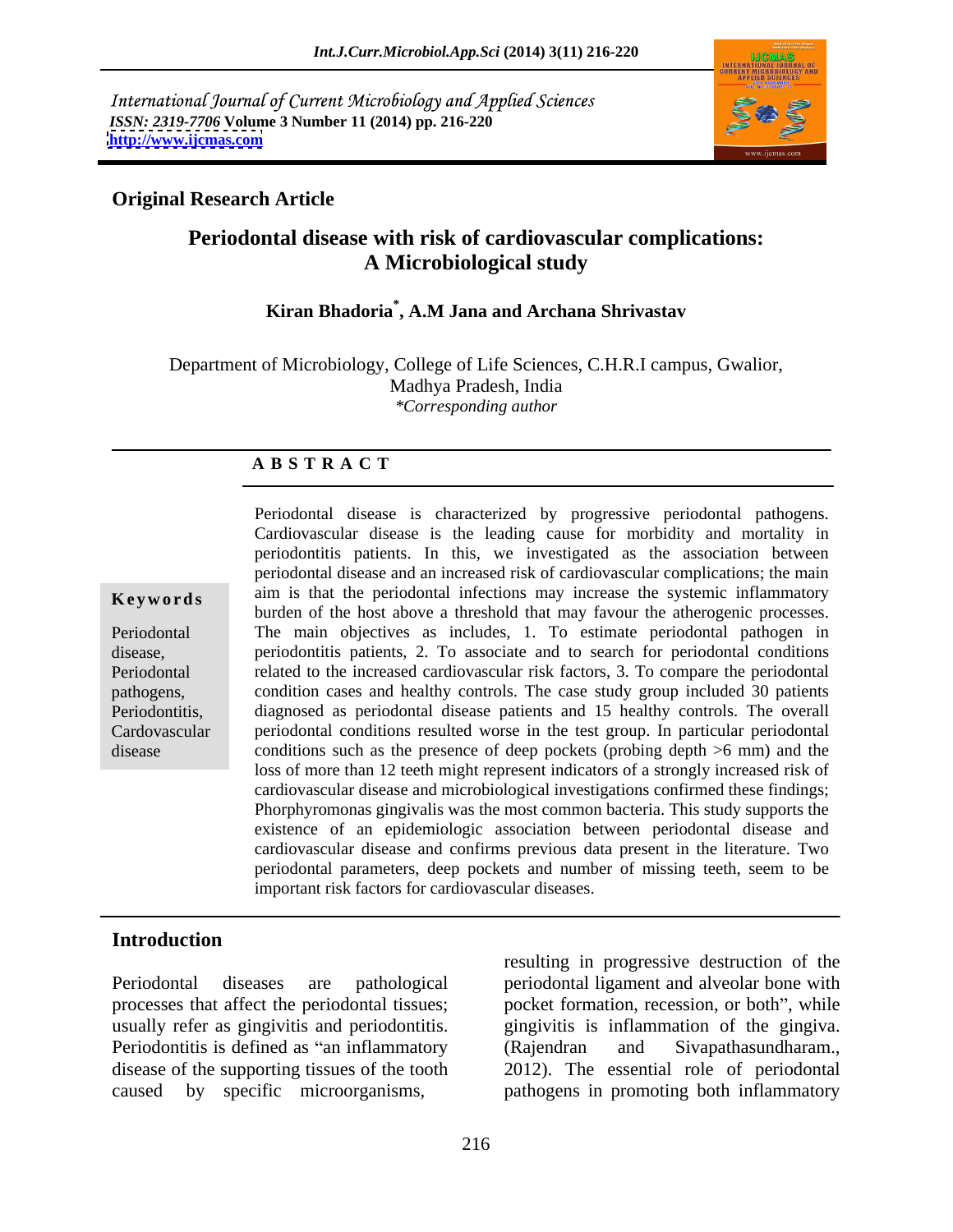disease (gingivitis) and destructive disease Periodontal Parameters (periodontitis) is well established. Bacteria are a primary etiologic causative agent in A full- mouth periodontal examination was inflammatory periodontal diseases. It affects performed by a single examiner (N.D) the a large number of individuals, especially patients were classified as having mild, adult's oral infection and promotes moderate or severe periodontitis on the basis continuous exposure to bacteria, endotoxin (lipopolysaccharides) and other bacterial products (Page, 1986). Recently, an association between

Many bacteria are thought to be involved in the pathogenesis but a restricted group has The present study is aimed to assess the proved to be the cause of the disease; this possible associations which underlie the list includes *Prevotella intermedia, Actinobacillus actinomycetemcomitans,* cardiovascular disease (Dhotre et al., 2011). *Porphyromonas gingivalis* and *Tannerella forsythia*. There was potential linkage **Results and Discussion** between periodontitis and plasma fatty acids profile, an established cardiovascular The average age of the two groups was, as disease (CVD) risk factor (Ramirez-Tortosa

poor level of oral hygiene and the statistically significant difference was the accumulation of dental plaque is the cause of the manifestation of the disease. The group. For all the other risk factors the pathogenesis of periodontitis is complex and multifactorial, inflammation and host related (Table 1). Among the periodontal factors are of crucial importance in the development and severity of the disease (De Nardin, 2001). Periodontitis is the most (Table 2), and the number of sites probing common mouth disease in the adult more than 6mm, as reported in Table 3. This population of the industrialized countries (AAP, 1996; NIDR, 1987) and is also the primary cause of tooth loss among the same between the second second populations (Flemming, 1999). dichotomization.

This cross-sectional studies (Case Control) between periodontal disease and was conducted from Dec 2013 to Sep 2014 College of Life Sciences, Cancer Hospital & Research Institute (CHRI), Gwalior (M.P),

### **Periodontal Parameters**

of extend and severity index.

*.*Recently, an association between periodontitis and cardiovascular disease (CVD) has received considerable attention. pathogenesis of periodontitis and

## **Results and Discussion**

*et at.*, 2010) (Table 1).<br>
value for the test group of 57.7 and for the<br>
control of 55.1 (*p* value 0.217). The only<br>
cardiovascular complication found with a expected, not statistically different with a value for the test group of 57.7 and for the control of 55.1 (*p* value 0.217). The only cardiovascular complication found with a incidence of dyslipidemia, higher in the test distribution was similar in both groups (Table 1). Among the periodontal parameters a significant difference was found only for the number of missing teeth last index was significant however it was investigated: average number per patient, percentage, first and second dichotomization.

**Materials and Methods** The present findings confirm those reported after the protocol was approved by the *et al.,* 1993; Mattila *et al.,* 1989, 1993 and Institutional Ethics Committee (IEC) of 2000; Joshipura *et al.,* 1996; Genco *et al.,* India. The test than in the control group, even by others and indicate a possible relation between periodontal disease and cardiovascular atherosclerosis (De Stefano 1999; Morrison *et al.,* 1999). In particular, all the periodontal parameters are worse in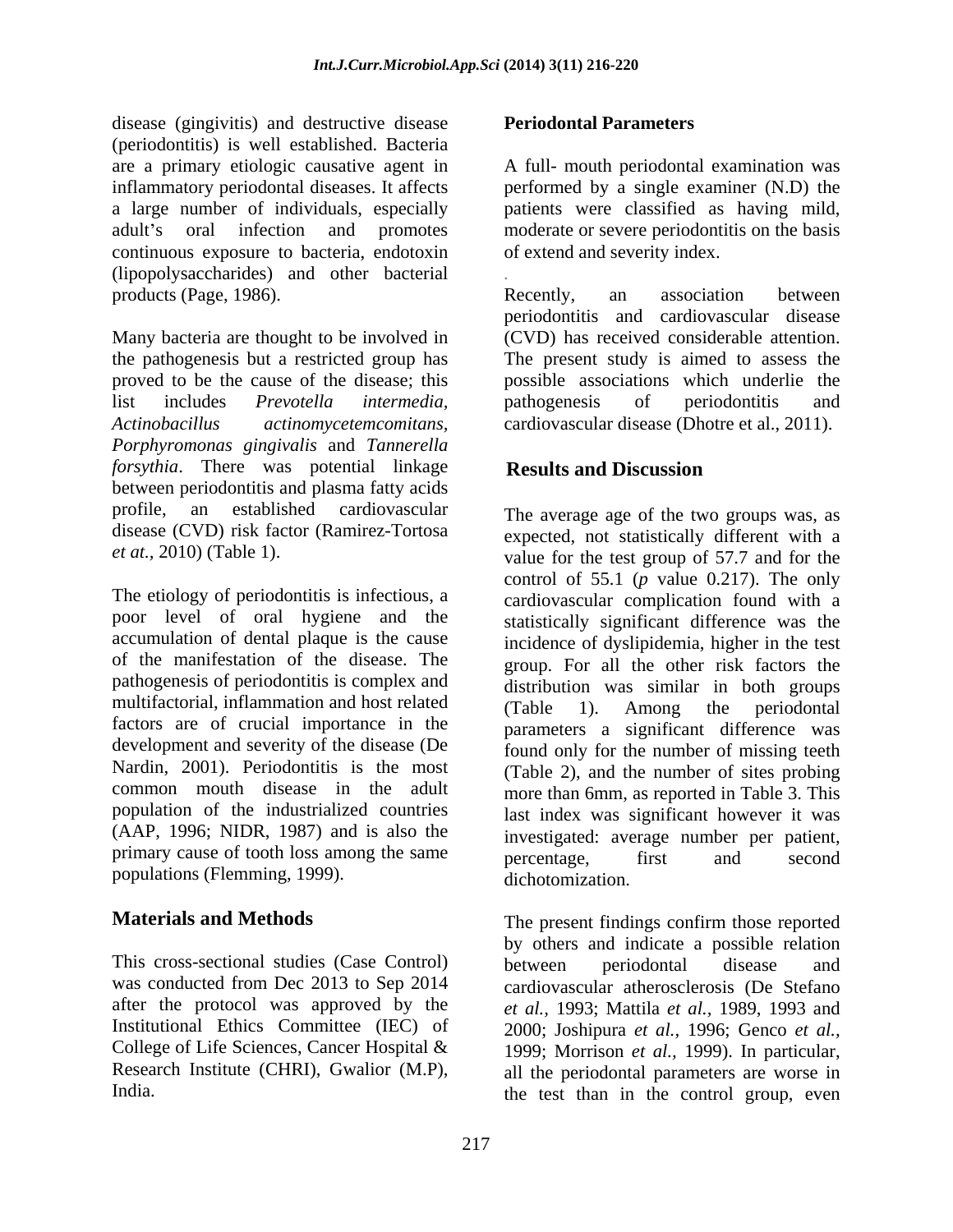though for a few of these the statistical *al.,* 1995; Deliargys *et al.,* 2000; Loos *et al.,*  significance of these differences is not 2000; WU *et al.,* 2000; De Nardin, 2001; reached. The most interesting parameters are Noack *et al.,* 2001). The bacterial species the presence of sites with PD >6 mm and the isolated in this study are in accordance with average CAL values. With regard to the the literature (Haffajee *et al.*, 2004), with the presence of deep pockets the difference is exception of *Prevotella* genus, which was statistically different whatever the more frequent in our geographic area, as investigation: absolute number, percentage well as *S. constellatus*, an opportunistic of deep pockets on the total of sites probed, pathogen collected from cardiopathic and ranked dichotomic non-parametric non cardiopathic patients. In conclusion, our transformation in both ways it was findings confirm literature in the direction of performed. The contract of the statistical association between

of periopathogens (Kuramitsu *et al.,* 2001) and can stimulate a significant inflammatory response able to influence systemic health clarified by other studies such as of cardiovascular atherosclerosis (Wick *et* 

This kind of result strongly indicates the particular in this trial the presence of deep possibility that having deep pockets is a risk pockets appeared to be a strong risk factor factor of developing and/or worsening a for cardiovascular disease. Our study is a cardiovascular complication. In fact only case control studies so, despite a strong deep pockets can harbor significant colonies association, we cannot make any statement such as the development and/or worsening interventional studies or very long cohort a statistical association between periodontitis and atherosclerosis. In of a possible cause-effect relationship between the two conditions. This must be clarified by other studies such as prospective studies.

**Table.1** Categories of cardiovascular complication cases (as cardiopathic patients) and controls group (healthy patients)

|            | S.NO Patients                           | Underlying<br>disease | Cardiopathic | cardiopathic<br>Non |
|------------|-----------------------------------------|-----------------------|--------------|---------------------|
|            |                                         | (present)             | (test group) | (control group)     |
| $\cdots$   | Hypertension                            | $11(40.7\%)$          | $3(18.7\%)$  | 0.144               |
| <u>L</u> . | $\sim$ $\sim$ $\sim$ $\sim$<br>Diabetes | 1(3.7%)               | $2(12.5\%)$  | 0.285               |
| <u>.</u>   | Dyslipidemia                            | $22(81.5\%)$          | 4 (25%       | $\leq 0.001$        |
|            | Smoking                                 | $13(48.1\%)$          | 7(43.7%)     | 0.786               |

| Table.2 Averag<br>values of periodontal parameters in test group<br>$\mu$ calthy $\sim$<br>and<br>.<br>ontrol group<br>ாட |  |
|---------------------------------------------------------------------------------------------------------------------------|--|
|                                                                                                                           |  |
|                                                                                                                           |  |

| S.NO Bol                   |                                                                                                                        | PD mm                   | $\vert$ CAL mm $\vert$ MT n <sup>o</sup> |              |
|----------------------------|------------------------------------------------------------------------------------------------------------------------|-------------------------|------------------------------------------|--------------|
|                            |                                                                                                                        |                         |                                          |              |
| Cardiopathic (test)        | 321<br>$J\mathcal{L}$ . 1                                                                                              | $\sqrt{2}$<br>$\sim$ .) | 3.45                                     | $\vert$ 14.6 |
| Non cardiopathic (control) |                                                                                                                        | 2.81                    | 3.12                                     | 7.8          |
| $\mathbf{D}$ yrous<br>valu | 0.572<br>$\cup \cup \cup \cup \cup$<br>the contract of the contract of the contract of the contract of the contract of | 0.426                   | 0.145                                    | 0.045        |

BoP: Bleeding on Probing; PD: Probing Depth; CAL: Clinical Attachment Level; MT: Missing Teeth;  $Mm =$  millimeters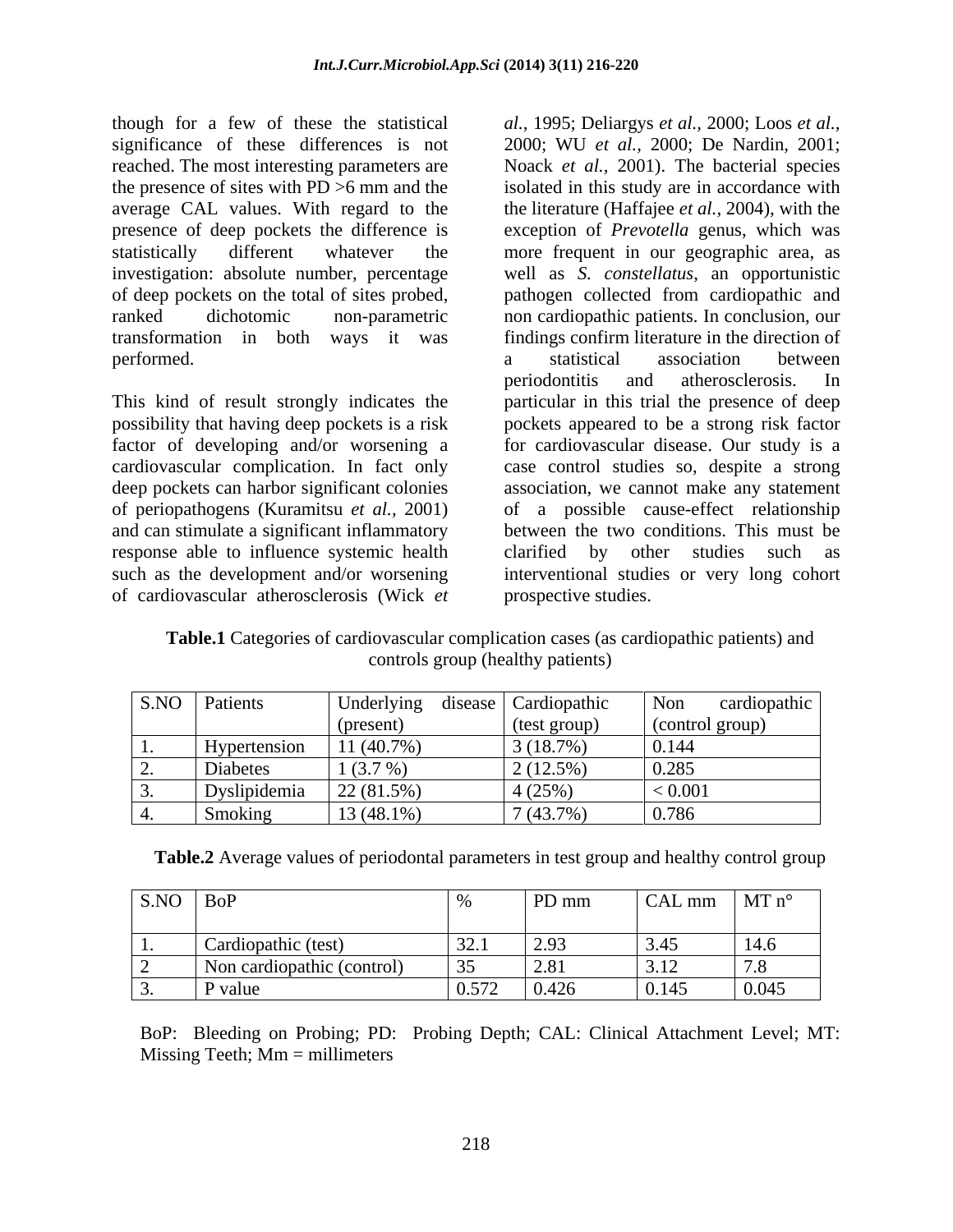| $SNO$ $CAL$                   | $MT$ sites 4mm $\le$ =sites $ PD$ >6mm                   |       | PDC6mm  |
|-------------------------------|----------------------------------------------------------|-------|---------|
|                               | Dichotomic index A: rank   Dichotomic index B:   Average |       | Average |
|                               |                                                          | value | value   |
|                               | Patients with average   Patients with $\lt 12$   Rank: 0 |       | Rank: 0 |
| $\vert$ CAL <3.5 mm : rank 0  | MT: rank 0                                               |       |         |
|                               | Patients with 3 or more Patients with 1 or Rank: 1       |       | Rank: 0 |
|                               | sites with PD >6 mm :   more sites with PD >6            |       |         |
| rank <sup>1</sup>             | mm: rank <sub>0</sub>                                    |       |         |
|                               | Patients with average Patients with $>12$ Rank: 1        |       | Rank: 1 |
| $\vert$ CAL > 3.5 mm : rank 1 | MT: rank 1                                               |       |         |
|                               | Patients with less than 3 Patients with no sites Rank: 1 |       | Rank: 0 |
| sites with PD $>6$ mm         | with $PD > 6$ mm                                         |       |         |
|                               |                                                          |       |         |

**Table.3** Analysis of periodontal parameters in test group and healthy control group

CAL: Clinical attachment level; MT: Missing teeth; PD: Probing depth

**Table.4** Distribution of the investigated periodontal pathogens in test group and control groups

|            | S. NO Periodontal pathogens                        |             | Cardiopathic (test)   Non cardiopathic (control) |
|------------|----------------------------------------------------|-------------|--------------------------------------------------|
| <b>.</b>   | Porphyromonas gingivalis 9 (47.4%)                 |             | $1(6.6\%)$                                       |
| <u>L</u> . | Prevotella intermedia                              | 4(21%)      |                                                  |
|            | Prevotella buccae                                  | 4(21%)      | $1(6.6\%)$                                       |
|            | $Prevotella$ oralis                                | 4(21%)      | 3(20%)                                           |
|            | Tannerella forsythia                               | $2(10.5\%)$ |                                                  |
|            | $\mid$ Fusobacterium nucleatum                     | 4(21%)      | $2(13.3\%)$                                      |
|            | Capnocitophaga sputigena 1 (5.3%)                  |             |                                                  |
| ο.         | Bifidobacterium                                    | $3(15.8\%)$ |                                                  |
|            | $\vert$ Streptococcus constellatus $\vert$ 4 (21%) |             | $17(46.6\%)$                                     |

- American Academy of Periodontology (AAP), 1996. Epidemiology of coronary heart disease oriodontal disease. *J. Periodontol* BMJ, 306: 688–691. periodontal disease. *J. Periodontol*
- De Nardin, E. 2001. The role of
- Deliargys, E.N., Marron, I., Kadoma, W., et al. 2000. Periodontal disease and
- **References** Destefano, F., Anda, R.F., Kahn, H.S., Williamson, D.F., Russell, C.M. 1993. Dental disease and risk of coronary heart disease and mortality. *BMJ*, 306: 688–691.
	- *(position paper),* 67: 935 945. Dhotre, P.S., Suryakar, A.N., Bhogade, inflammatory and immunological mediators in periodontitis and Biochemistry, Dr. V. M. Govt. cardiovascular disease. *Ann. Periodontol.,* 6: 30 40. Maharashtra, India, Vol. 22, no. 2. acute myocardial infarction. 935–945. R.B. 2011. Oxidative stress in periodontitis, Department of Medical College, Sholapur**,** Epidemiology of periodontal disease. *J. Periodontol. (position paper),* 67: 935 945.

*Circulation,* 102 (suppl. II): 710. Flemming, T.F. 1999. Periodontitis. *Ann.*